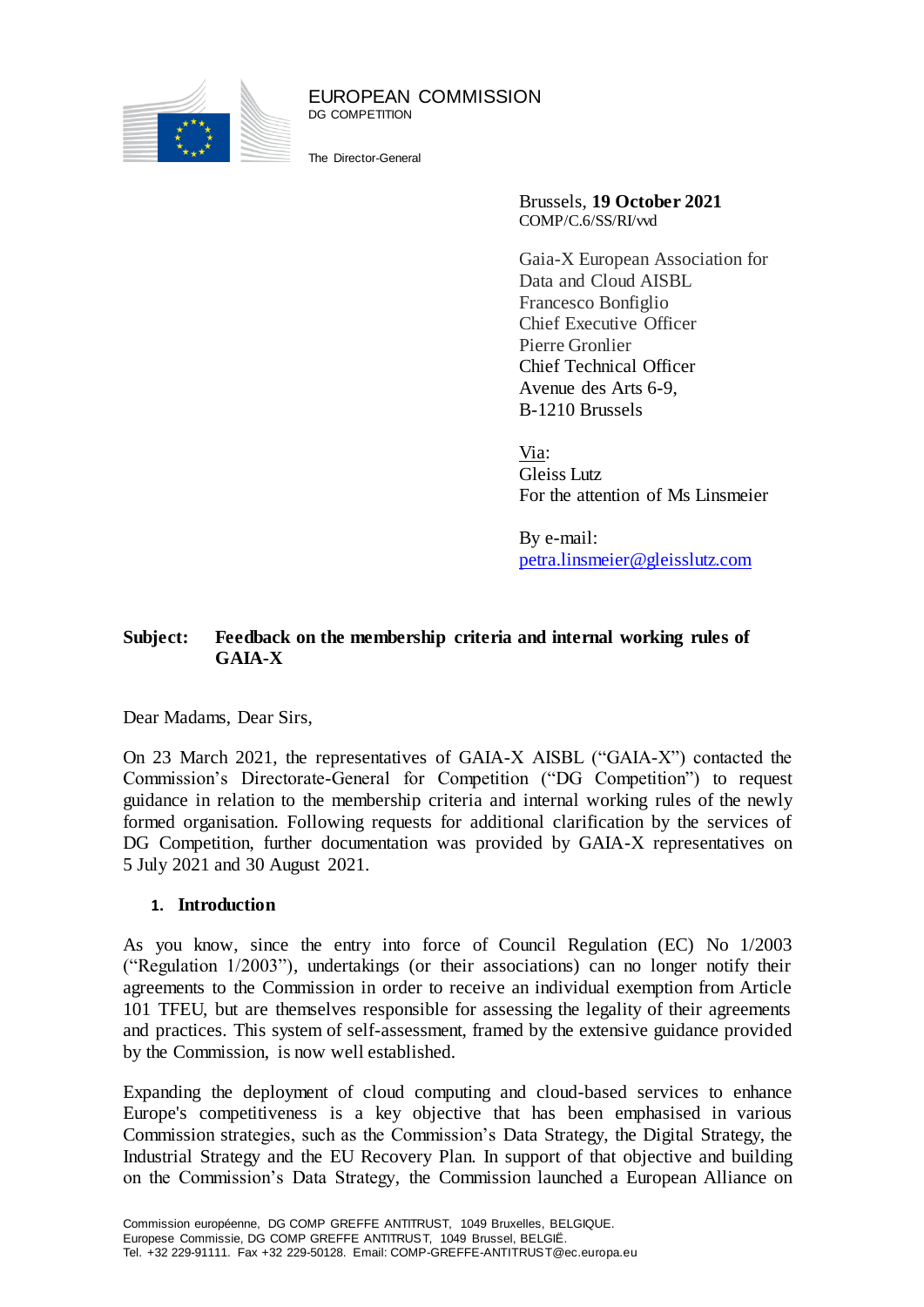[Industrial Data, Edge and Cloud](https://digital-strategy.ec.europa.eu/en/policies/cloud-alliance) whose creation was endorsed by the European Council in October 2020, followed by the [Declaration on European Cloud](https://digital-strategy.ec.europa.eu/en/news/towards-next-generation-cloud-europe) signed by all Member States on 15 October 2020. In December 2020, Member States declared their intention to engage in an Important Project of Common European Interest ("IPCEI") on Next Generation Cloud Infrastructure and Services, which is currently in preparation. In that general context, GAIA-X's aim to promote and facilitate an open software data infrastructure and federated cloud services in the European Union is a significant development of European interest.

For these reasons, and in order to facilitate GAIA-X's self-assessment, I have decided to provide you on an exceptional basis with observations on the organisation's membership criteria and internal working rules. I must emphasise that the observations below do not in any way constitute a decision of the Commission. These observations merely reflect the opinion of the services of DG Competition and are strictly based on information provided to DG Competition by GAIA-X representatives on the membership and internal working rules of the organisation, relevant to its activities in relation to the identification, development and adoption of rules and technical specifications ("standardisation activity").

## **2. Observations**

GAIA-X is an international, non-profit organisation incorporated in Belgium in January 2021, and funded solely by contributions from its members. We understand that GAIA-X's core activities entail developing technical specifications and harmonised rules to allow for the secure sharing, interoperability and portability of users' data between the different cloud service providers and users of cloud services. GAIA-X proposes to follow an open-source approach, providing open access to its technical specifications to members and non-members alike, under the condition of certification by GAIA-X. We also understand that the organisation does not prevent its members from using other standards or competing technologies.

GAIA-X's current membership represents a broad spectrum of stakeholders relevant to cloud services in the European Union, including service providers and business users. Whilst membership is open to all entities, the organisation makes a distinction between European Members, whose ultimate parent company is headquartered in the European Economic Area (EEA), and International Members. We understand that this distinction is partly based on GAIA-X's objective of fostering cloud-based services in the European Union, and is mainly relevant for the following rights:

- in the General Assembly, all members have equal voting rights, with the exception of voting rights in relation to (i) the amendment of the Articles of Association, and (ii) the dissolution and liquidation of the Association, which are exclusively conferred upon the European Members.<sup>1</sup>
- the Board of Directors is exclusively composed of representatives of GAIA-X's European Members, but they are appointed and can be removed by both European and International members of the General Assembly.<sup>2</sup>

Given GAIA-X's intention to identify the standards on which the GAIA-X architecture would rely, to set rules and technical specifications, and to provide certification of

 $\overline{a}$ 

<sup>1</sup> GAIA-X Articles of Association, Article 6.

<sup>2</sup> GAIA-X Articles of Association, Article 19.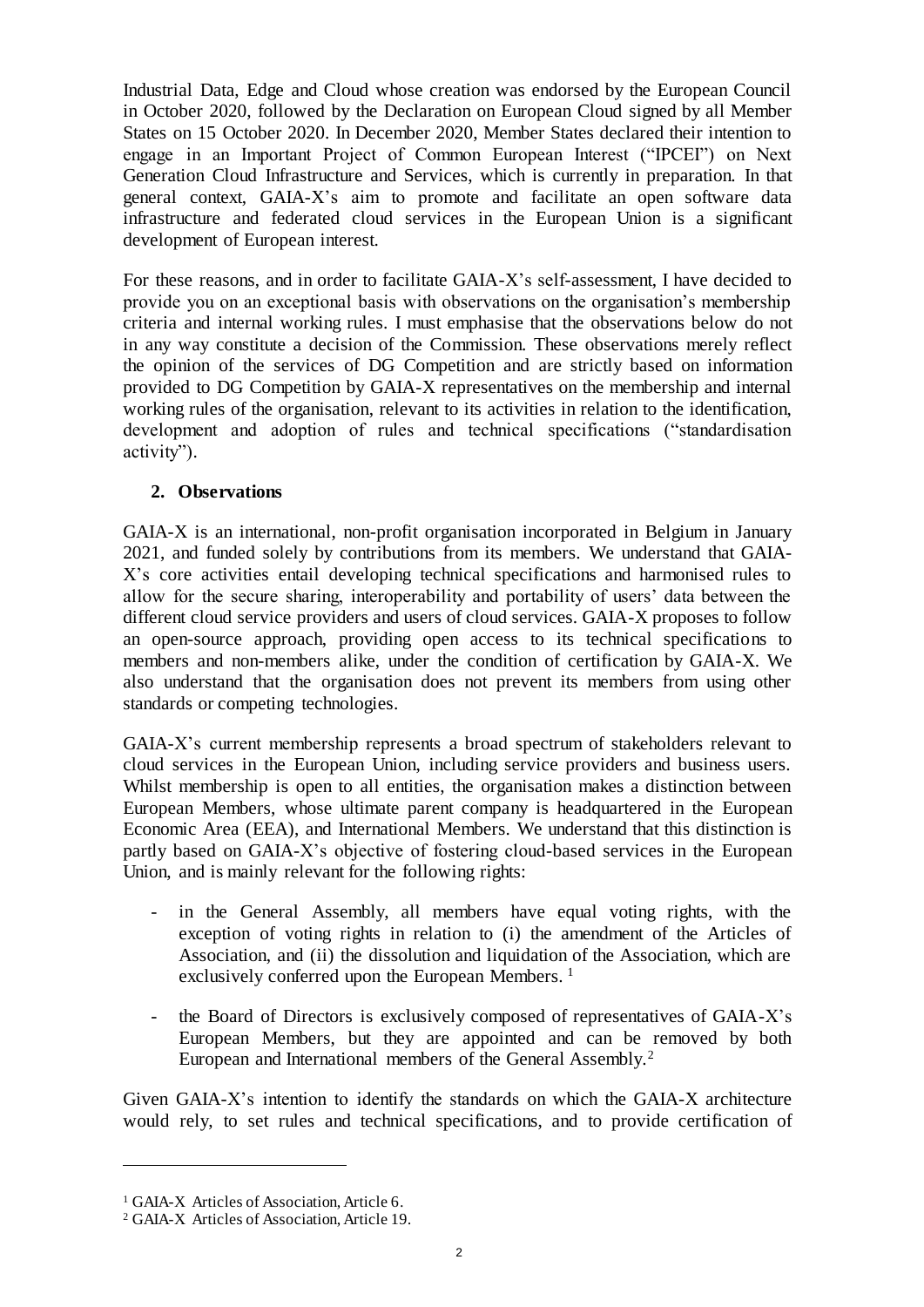GAIA-X compliance, the question could arise as to the compliance of GAIA-X's membership rules with Article 101(1) TFEU, particularly in light of paragraphs 281 to 286 of the Horizontal Guidelines, $3$  which set out the conditions under which standardsetting agreements normally fall outside the scope of Article 101(1) TFEU. These conditions require that effective access to a standard be ensured on fair, reasonable and non-discriminatory terms.<sup>4</sup> With respect to transparency, the standard-setting organisation needs to ensure that stakeholders can effectively inform themselves of upcoming, on-going and finalised standardisation work in a timely manner.<sup>5</sup> Moreover, to ensure unrestricted participation all competitors in the affected markets should be able to participate in the process leading to the selection of the standard.<sup>6</sup> The standard-setting organisation must also establish objective and non-discriminatory procedures for allocating voting rights.<sup>7</sup>

Taking these principles into account, we note that the potential antitrust risks stemming from the tiered membership in GAIA-X appear to be mitigated by a number of safeguards contained within your submissions, where you have provided further clarifications and assurances that the membership criteria and working rules will ensure adequate access, transparency and participation of relevant industry stakeholders, both within and external to the organisation. In that context, the following factors appear particularly relevant:

- GAIA-X membership is open, and the GAIA-X membership requirements are fully transparent, objective and non-discriminatory.<sup>8</sup> We understand that to date, GAIA-X has not rejected any of the over 200 applicants that have requested to become members of the organisation.
- Whilst the voting processes of the organisation are still in development, GAIA-X is committed to devising a system that guarantees inclusiveness and a transparent decision-making process.<sup>9</sup> We understand that this will provide all members of the organisation, irrespective of their membership status, an opportunity to participate in all GAIA-X committees and working groups, and to submit their comments and observations, as well as voting rights in each group in which they are a member, knowledge and oversight of GAIA-X's activities, and access to an appropriate dispute resolution mechanism within the organisation.
- Both members and non-members will be able to access, in a non-discriminatory manner, all specifications developed by GAIA-X.
- GAIA-X's rules as shared with DG Competition also require any documents produced by any working group or committee, to be made available to all members. A transparent, automated system is set up to track all changes to the produced documents.

 $\overline{a}$ 

<sup>3</sup> Guidelines on the applicability of Article 101 of the Treaty on the Functioning of the European Union to horizontal co-operation agreements "Horizontal Guidelines", OJ C 11/1.

<sup>4</sup> Horizontal Guidelines, paragraph 283.

<sup>5</sup> Horizontal Guidelines, paragraph 282.

<sup>6</sup> Horizontal Guidelines, paragraph 281.

<sup>7</sup> Horizontal Guidelines, paragraph 281.

<sup>8</sup> GAIA-X Articles of Association, Article 5; Objective Criteria for Admission of Gaia-X Members and related Guiding Principles (Annex to GAIA-X Bylaws).

<sup>9</sup> GAIA-X response to Commission request for information, 31 August 2021.